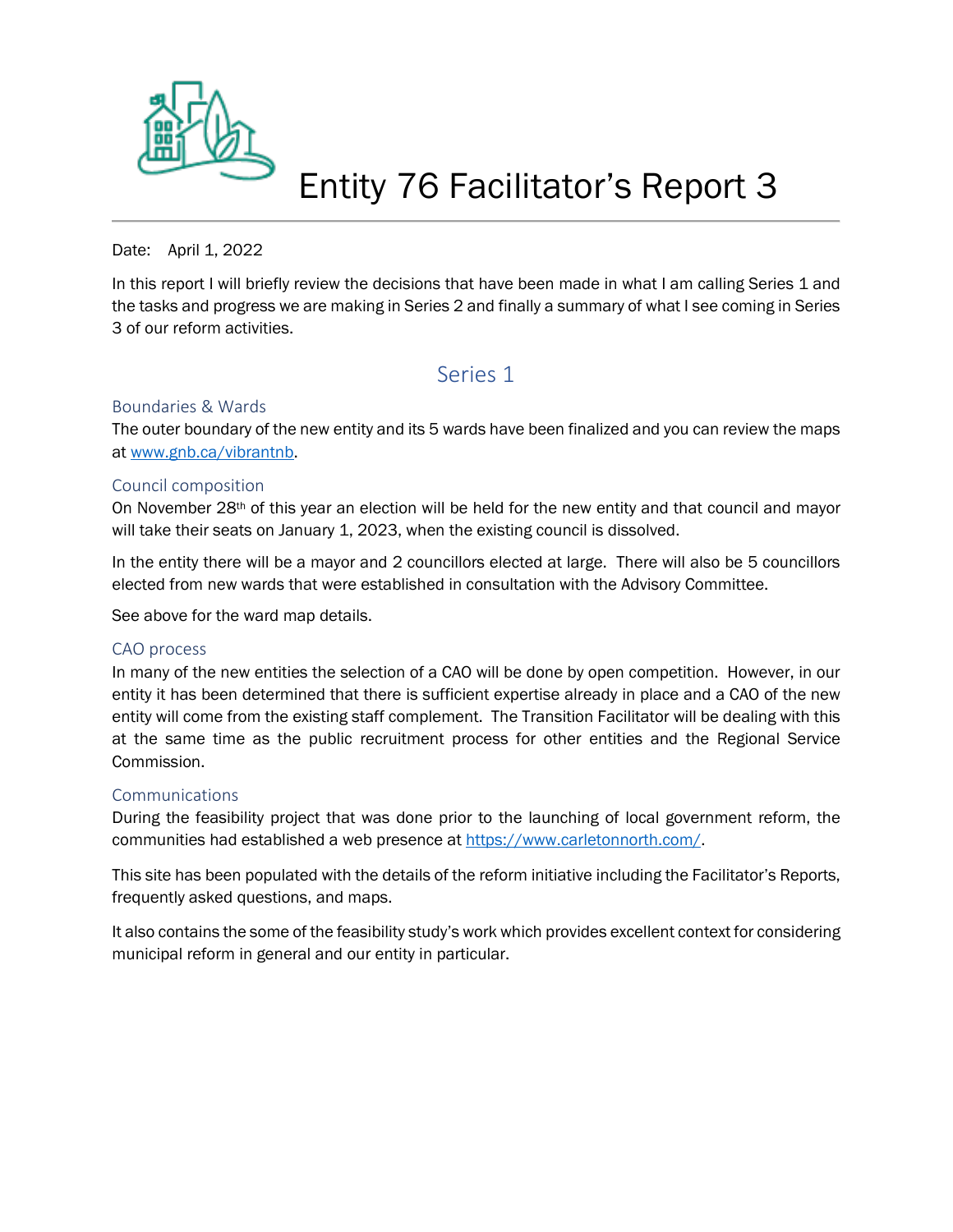

# Entity 76 Facilitator's Report 3

### 2021 Census update

Community profiles have been updated to reflect the result of the 2021 census. In our case that resulted in a population reduction of 409 persons or 4.3%. Individual community data is presented below.

| <b>Type</b> | <b>Community</b>               | 2016  | 2021  |
|-------------|--------------------------------|-------|-------|
| <b>LSD</b>  | Portion of the LSD of Aberdeen | 359   | 368   |
| Village     | <b>Bath</b>                    | 476   | 440   |
| Village     | Centreville                    | 557   | 508   |
| Town        | Florenceville-Bristol          | 1,604 | 1,573 |
| <b>LSD</b>  | Glassville                     | 63    | 77    |
| <b>LSD</b>  | Portion of the LSD of Kent     | 1,953 | 1,823 |
| <b>LSD</b>  | Lakeville                      | 305   | 266   |
| <b>LSD</b>  | Peel                           | 1,196 | 1,198 |
| <b>LSD</b>  | <b>Upper Kent</b>              | 160   | 106   |
| <b>LSD</b>  | Wicklow                        | 1,697 | 1,591 |
| <b>LSD</b>  | Wilmot                         | 717   | 703   |
| <b>LSD</b>  | <b>Portion of Simonds</b>      | 307   | 334   |
|             | Total                          | 9,395 | 8,986 |

# Series 2

## Municipality Type

As part of the reform process, we must choose a community type for the new entity. In new Brunswick municipalities can be a city, regional municipality, town, village, or rural community. There are only subtle differences between the types of government at the local level in NB.

While not the sole issue, historically the main driver between the various types has been based on population. Typically, communities up to 1,500 people have been either a Village or Rural Community. From that level to 10,000 people a Town is the most common category and the threshold for being a city has been seen to be a minimum of 10,000 population.

The Advisory Committee is currently favoring the status of Town and this needs to be finalized by May 6th.